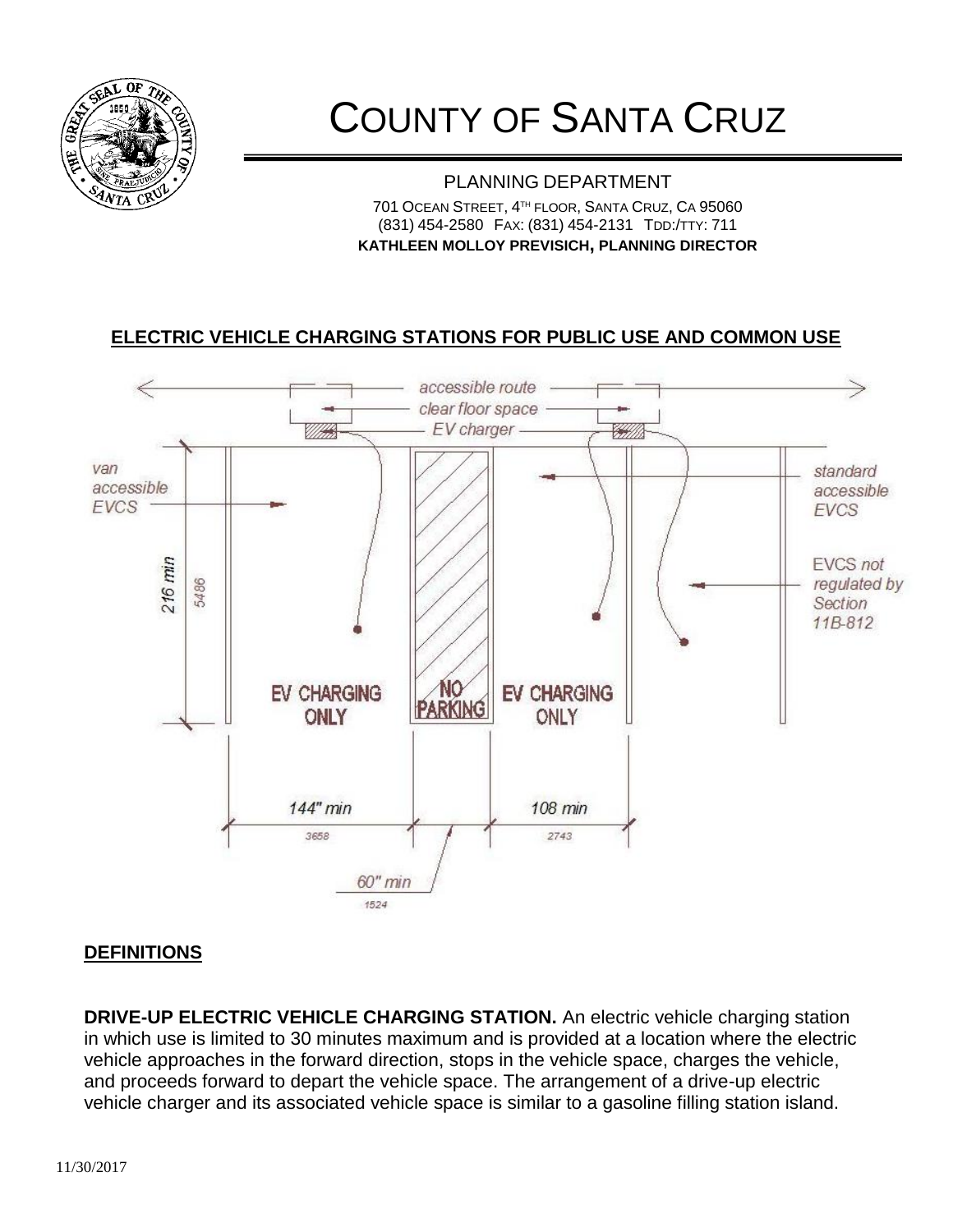**ELECTRIC VEHICLE (EV).** An automotive-type vehicle for on-road use, such as passenger auto mobiles, buses, trucks, vans, neighborhood electric vehicles, electric motorcycles, and the like, primarily powered by an electric motor that draws current from a rechargeable storage battery, fuel cell, photovoltaic array, or other source of electric current. Plug-in hybrid electric vehicles (PHEV) are considered electric vehicles. For the purpose of the code, off-road, selfpropelled electric vehicles, such as industrial trucks, hoists, lifts, transports, golf carts, airline ground support equipment, tractors, boats, and the like, are not included.

**ELECTRIC VEHICLE (EV) CHARGER.** Off-board charging equipment used to charge an electric vehicle.

**ELECTRIC VEHICLE CHARGING SPACE (EV Space).** A space intended for charging electric vehicles.

**ELECTRIC VEHICLE CHARGING STATION (EVCS).** One or more electric vehicle charging spaces served by and electric vehicle charger or other charging equipment. Where a multiport electric vehicle charger can simultaneously charge more than one vehicle, the number of electric vehicle charging stations shall be considered equivalent to the number of electric vehicles that can be simultaneously charged.

**ELECTRIC VEHICLE (EV) CONNECTOR.** A device that, when electrically coupled (conductive or inductive) to an electric vehicle inlet, establishes an electrical connection to the electric vehicle for the purpose of power transfer and information exchange. This device is part of the electric vehicle coupler.

## **11B-208 Parking**

**11B-208.1 General ….For the purposes of this section, Electric Vehicle Charging Stations are not parking spaces; see Section 11B-228. (EVCS are considered a service not a parking space and are included in the number of EVCS in Table 11B.228.3.2.1 and are not counted as spaces in table 11B-208)**

# **11B-228.3 Electric vehicle charging stations**

Where electric vehicle charging stations (EVCS) are provided, EVCS shall be provided in accordance with Section**11B-812 Electric vehicle charging stations**

Where vehicle spaces and access aisles are marked with lines, measurements shall be made from the centerline of the markings. Operable parts shall be within reach ranges and changes in level, slopes exceeding 1:48, and detectable warnings shall not be permitted in vehicle spaces and access aisles. Vehicle spaces, access aisles serving them, and vehicular routes serving them shall provide a vertical clearance of 98 inches minimum.

EVCS that serve a particular building or facility shall be located on an accessible route to an entrance. Where EVCS do not serve a particular building or facility, EVCS shall be located on an accessible route to an accessible pedestrian entrance of the EV charging facility. An accessible route shall be provided between the vehicle space and the EV charger which serves it.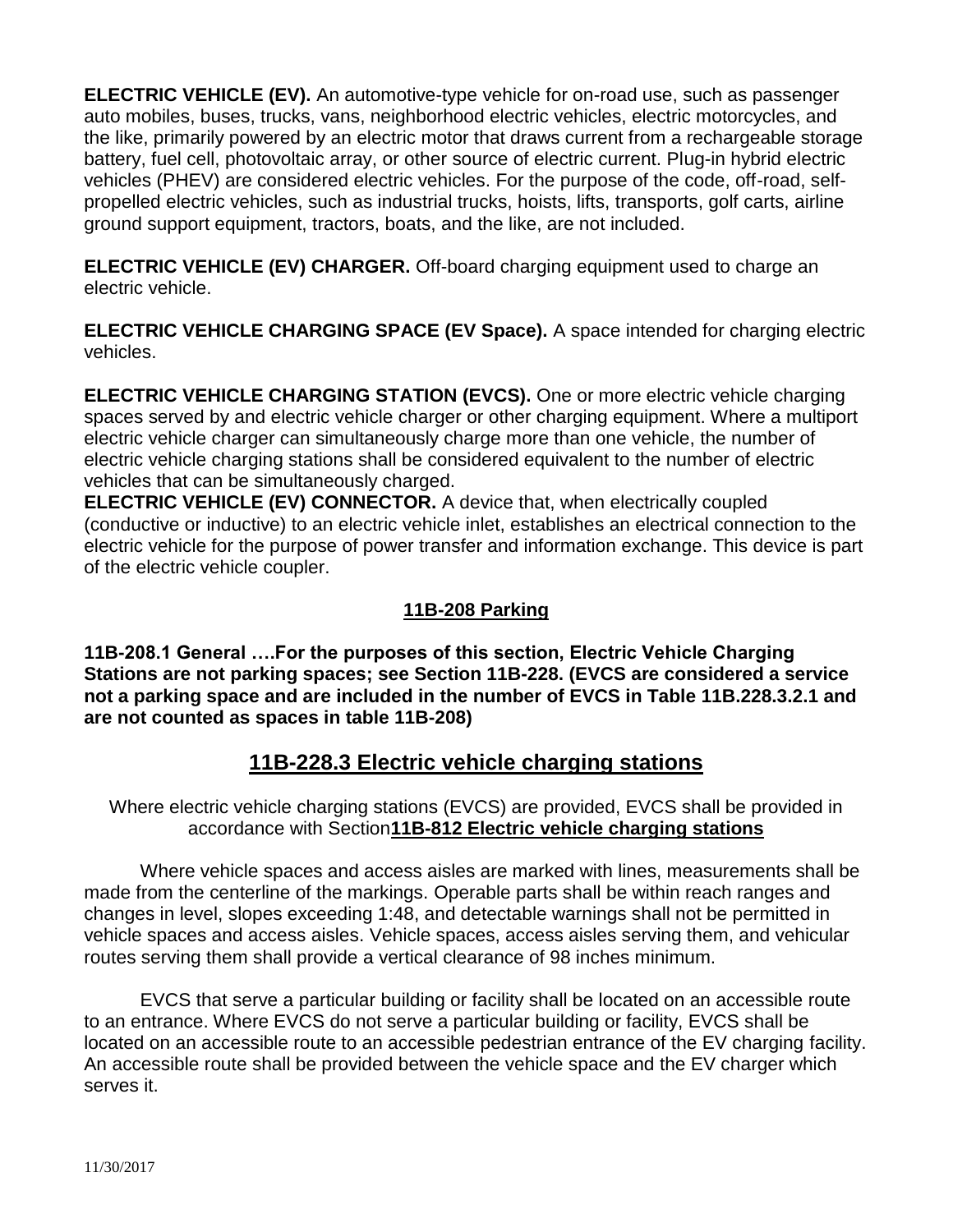Vehicle spaces access aisles be designed so that when the vehicle space is occupied the required clear width of adjacent accessible routes is not obstructed. A curb, wheel stop, bollards, or other barrier shall be provided if required to prevent encroachment of vehicles over the required clear width of adjacent accessible routes. Access aisles shall be designed so that persons using them are not required to travel behind vehicle spaces or parking spaces other than the vehicle space in which their vehicle has been left to charge. EV chargers shall be adjacent to, and within the projected width of the vehicle space being served.

**11B-812.6 Vehicle spaces**. Vehicle spaces serving van accessible, standard accessible, ambulatory and drive-up EVCS shall be 216 inches long minimum and shall comply with Sections 11B-812.6.1 through 11B-812.6.4 as applicable. All vehicle spaces shall be marked to define their width.

**11B-812.6.1 Van accessible**. Vehicle spaces serving van accessible EVCS shall be 144 inches wide minimum and shall have an adjacent access aisle.

**11B-812.6.2 Standard accessible.** Vehicle spaces serving standard accessible EVCS shall be 108 inches wide minimum and shall have an adjacent access aisle.

**11B-812.6.3 Ambulatory.** Vehicle space serving ambulatory EVCS shall be 120 inches wide minimum and shall not be required to have an adjacent access aisle.

**11B-812.6.4 Drive-up.** Vehicle spaces serving drive-up EVCS shall be 204 inches wide minimum and shall not be required to have an adjacent access aisle.

Access aisles shall adjoin and accessible route. Two Vehicle spaces shall be permitted and share a common access aisle. Access aisles shall be 60 inches (1524 mm) wide minimum and shall extend the full required length of the vehicle spaces they serve. Access aisles may not be outlined in the blue color used for accessible parking space access aisles. 11B-812.7.2

EVCS identification signs shall be provided in compliances with Section 11B-812.8.

**11B-812.8.1 Four or fewer.** Where four or fewer total EVCS are provided, identification with an International Symbol of Accessibility (ISA) shall not be required.

**11B-812.8.2 Five to twenty-five**. Where five to twenty-five total EVCS are provided, one van accessible EVCS shall be identified by an ISA. The required standard accessible EVCS shall not be required to be identified with an ISA.

**11B-812.8.3 Twenty-six or more**. Where twenty-six or more total EVCS are provided, all required van accessible and all required standard accessible EVCS shall be identified by an ISA.

**11B-812.8.4 Ambulatory.** Ambulatory EVCS shall not be required to be identified by an ISA.

**11B-812.8.5 Drive-up**. Drive-up EVCS shall not be required to be identified by an ISA.